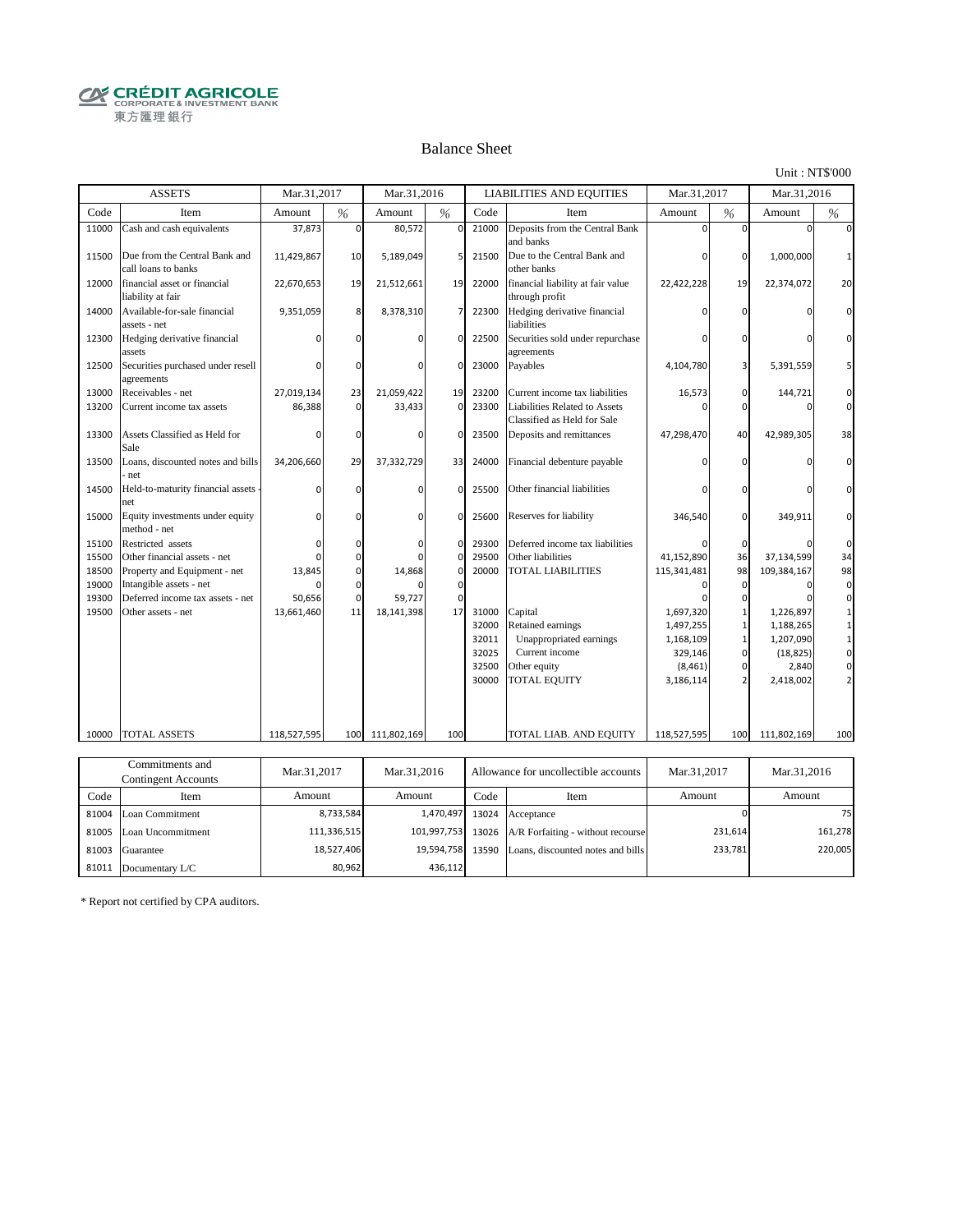**CALCOUT AGRICOLE**<br>
CORPORATE & INVESTMENT BANK<br>
東方匯理銀行

### Consolidate Income Statement

Unit : NT\$'000

|       |                                                                                                  | Jan.-Mar., 2017 |                | Jan.-Mar., 2016 |                | Variable %  |
|-------|--------------------------------------------------------------------------------------------------|-----------------|----------------|-----------------|----------------|-------------|
| 代碼    | 項<br>目                                                                                           | Amount          | $\%$           | Amount          | $\%$           |             |
| 41000 | Interest income                                                                                  | 317,012         | 91             | 258,342         | 74             | 23          |
| 51000 | Interest expense                                                                                 | (299, 885)      | (86)           | (286, 397)      | (82)           |             |
|       | Net interest (expense) income                                                                    | 17,127          | 5              | (28,055)        | (8)            | (161)       |
|       | Other operating income                                                                           | $\Omega$        | 0              | 0               | $\mathbf{0}$   | 0           |
|       | Commission income                                                                                | 39,630          | 11             | 21,335          | 6              | 86          |
|       | Gain (loss) on financial assets or liabilities<br>measured at fair value through profit and loss | (1,638,474)     | (469)          | (2,057,489)     | (589)          | (20)        |
|       | Realized gain (loss) on available-for-sale<br>financial assets                                   | (9,021)         | (3)            | (22, 637)       | (6)            | (60)        |
|       | Realized gain (loss) on held-to-maturity<br>financial assets                                     | O               | 0              | 0               | 0              | 0           |
|       | Foreign exchange gains (losses) - net                                                            | 1,791,764       | 513            | 2,265,694       | 648            | (21)        |
|       | Impairment loss on assets (reversal of                                                           |                 | 0              | 0               | 0              | $\Omega$    |
|       | impairment loss on assets)<br>Others                                                             |                 |                |                 |                |             |
|       |                                                                                                  | 148,411         | 42             | 77,456          | 22             | 92          |
|       | Net income                                                                                       | 349,437         | 99             | 256,304         | 73             | 36          |
| 58200 | Bad debt expenses                                                                                | 229,340         | 66             | (91, 500)       | (26)           | (351)       |
|       | Operating expenses                                                                               | <sup>0</sup>    | 0              | $\Omega$        | $\overline{0}$ | 0           |
| 58500 | Employee benefits                                                                                | (79, 942)       | (23)           | (75, 197)       | (22)           | 6           |
| 59000 | Depreciation and amortization expense                                                            | (543)           | 0              | (764)           | 0              | (29)        |
| 59500 | Other general and administrative expenses                                                        | (88, 326)       | (25)           | (66, 455)       | (19)           | 33          |
|       | Consolidated income (loss) from continuing operations before<br>income tax                       | 409,966         | 117            | 22,388          | 6              | 1,731       |
| 61003 | Consolidated income (loss) from continuing operations - Income<br>tax (expense) benefit          | (80, 820)       | (23)           | (41, 213)       | (12)           | 96          |
|       | Consolidated income (loss) from continuing operations - after<br>income tax                      | 329,146         | 94             | (18, 825)       | (5)            | (1,848)     |
| 62500 | Income (loss) from discontinued operations                                                       | 0               | 0              | 0               | 0              |             |
|       | Net income (loss)                                                                                | 329,146         | 94             | (18, 825)       | (5)            | (1,848)     |
|       | Other comprehensive income                                                                       |                 |                |                 |                |             |
| 65001 | Exchange differences on cumulative translation adjustments                                       | (8,038)         | (2)            | 4,723           | 1              | (270)       |
| 65011 | Unrealized gain (loss) on available-for-sale financial assets                                    | 2,291           | 1              | (7, 125)        | (2)            | (132)       |
| 65031 | Remeasurement of defined benift plans                                                            |                 | U              | U               | $\Omega$       |             |
| 65051 | Other comprehensive income after tax                                                             | 0               | 0              | 0               | 0              | 0           |
|       | Total other comprehensive income                                                                 | 323,399         | 93             | (21, 227)       | (6)            | (1,624)     |
|       | Net income belong to:                                                                            |                 |                |                 |                |             |
|       | Owners' equity                                                                                   | 329,146         | 94             | (18, 825)       | (5)            | (1,848)     |
|       | Non-controlling Interests                                                                        |                 | 0              | 0               | 0              |             |
|       | Total other comprehensive income belong to:                                                      |                 |                |                 |                |             |
|       | Owners' equity                                                                                   | 323,399         | 93             | (21, 227)       | (6)            | (1,624)     |
|       | Non-controlling Interests                                                                        |                 | $\overline{0}$ | 0               | $\mathbf 0$    | $\mathbf 0$ |

\* Report not certified by CPA auditors.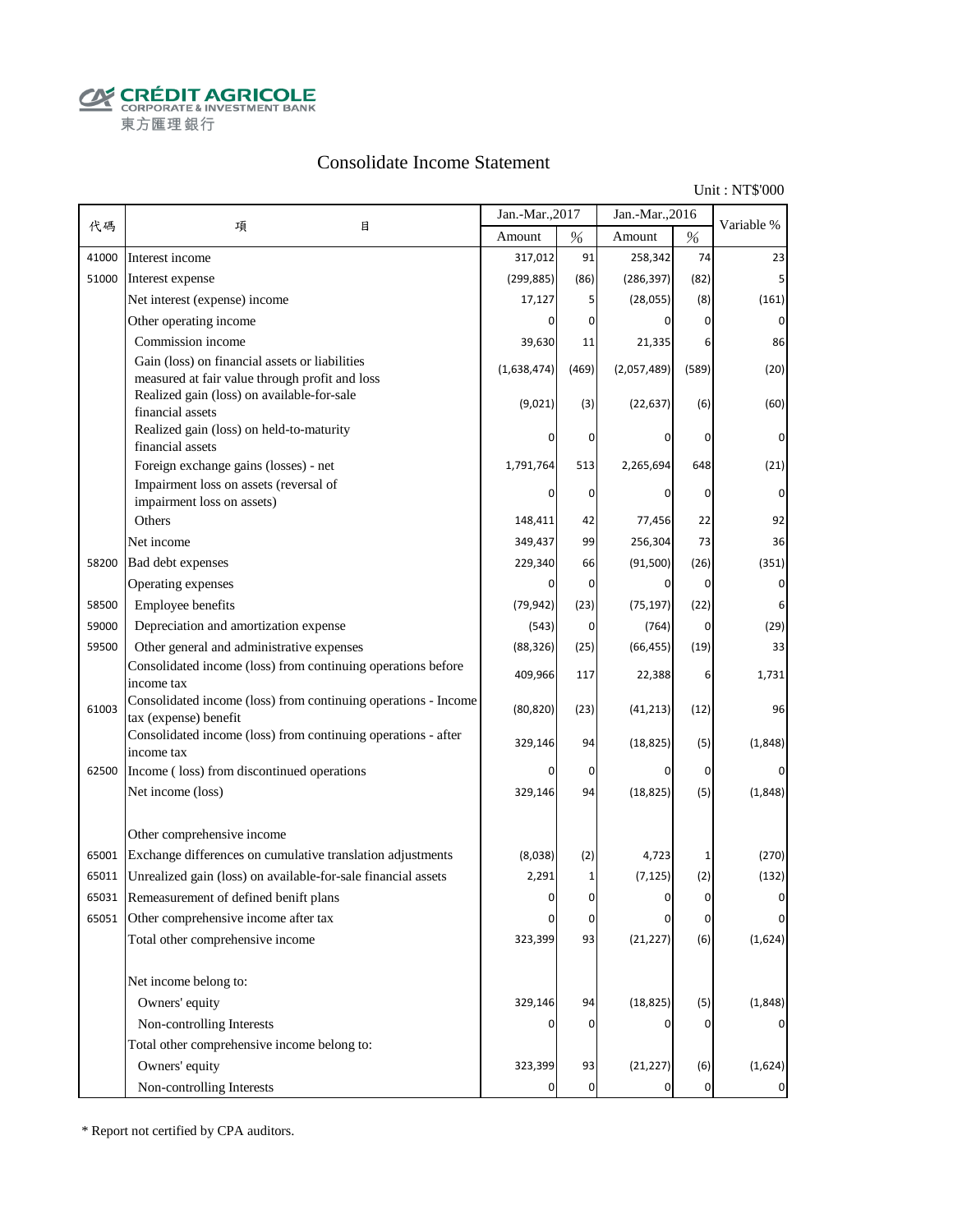

#### Information on fair value hierarchy of financial instruments

#### Unit : NT\$'000

| Instrument item meansured at fair value        |            | Mar.31,2017 |            |         | Mar.31,2016 |           |            |         |
|------------------------------------------------|------------|-------------|------------|---------|-------------|-----------|------------|---------|
|                                                | Total      | Level 1     | Level 2    | Level 3 | Total       | Level 1   | Level 2    | Level 3 |
| Non-derivative financial instruments           |            |             |            |         |             |           |            |         |
| Asset                                          |            |             |            |         |             |           |            |         |
| Financial assets designated at fair value      | 1,392,535  | 1,392,535   |            |         | 942,653     | 942,653   |            |         |
| through profit or loss                         |            |             |            |         |             |           |            |         |
| Held for trading financial asset               | 1,392,535  | 1,392,535   |            |         | 942,653     | 942,653   |            |         |
| Equity investment                              |            |             |            |         |             |           |            |         |
| <b>Bond</b> investment                         | 1,392,535  | 1,392,535   |            |         | 942,653     | 942,653   |            |         |
| Others                                         |            |             |            |         |             |           |            |         |
| Financial assets designated at fair value      |            |             |            |         |             |           |            |         |
| through profit or loss on initial recognition  |            |             |            |         |             |           |            |         |
| Available-for-sale financial assets            | 9,351,059  | 2,708,650   | 6,642,409  |         | 8,378,310   | 6,829,633 | 1,548,677  |         |
| Equity investment                              |            |             |            |         |             |           |            |         |
| Bond investment                                | 8,801,028  | 2,708,650   | 6,092,378  |         | 7,178,130   | 6,829,633 | 348,497    |         |
| Others                                         | 550,031    |             | 550,031    | ÷       | 1,200,180   |           | 1,200,180  |         |
| Liabilities                                    |            |             |            |         |             |           |            |         |
| Financial liabilities designated at fair value |            |             |            |         |             |           |            |         |
| through profit or loss                         |            |             |            |         |             |           |            |         |
| Held for trading financial liabilities         |            |             |            |         |             |           |            |         |
| Financial liabilities designated at fair value |            |             |            |         |             |           |            |         |
| through profit or loss on initial recognition  |            |             |            |         |             |           |            |         |
| Derivatives financial instruments              |            |             |            |         |             |           |            |         |
| Asset                                          |            |             |            |         |             |           |            |         |
| Financial assets designated at fair value      | 21,278,118 |             | 21,278,118 |         | 20,570,008  |           | 20,570,008 |         |
| through profit or loss                         |            |             |            |         |             |           |            |         |
| Hedging derivative financial assets            | ٠          |             |            |         |             |           | ٠          |         |
| Liabilities                                    |            |             |            |         |             |           |            |         |
| Financial liabilities designated at fair value | 22,422,228 |             | 22,422,228 |         | 22,374,072  |           | 22,374,072 |         |
| through profit or loss                         |            |             |            |         |             |           |            |         |
| Hedging derivative financial liabilities       |            |             |            |         |             |           |            |         |

#### Financial asset changes in fair value measurement level 3

|                                                                                            |                      |                     |                          |                        |                         |                                 |                               | <b>Unit: NT\$'000</b>      |
|--------------------------------------------------------------------------------------------|----------------------|---------------------|--------------------------|------------------------|-------------------------|---------------------------------|-------------------------------|----------------------------|
|                                                                                            | Beginning            |                     | Profit/Loss valuation    | Increase during period |                         | Decrease during period          |                               |                            |
| Item                                                                                       | retained<br>earnging | Income<br>statement | Other comprehe<br>income | Buy in or issue        | Transfers to<br>Level 3 | Sale, disposal<br>or settlement | Converted out<br>from Level 3 | Ending retained<br>earning |
| Financial assets designated at fair value                                                  |                      |                     |                          |                        |                         |                                 |                               |                            |
| through profit or loss                                                                     |                      |                     |                          |                        |                         |                                 |                               |                            |
| Held for trading financial assets                                                          |                      |                     |                          |                        |                         |                                 |                               |                            |
| Financial assets designated at fair value<br>through profit or loss on initial recognition |                      |                     |                          |                        |                         |                                 |                               |                            |
| Available-for-sale financial assets                                                        |                      |                     |                          |                        |                         |                                 |                               |                            |
| Hedging derivative financial assets                                                        |                      |                     |                          |                        |                         |                                 |                               |                            |

#### Financial liabilities changes in fair value measurement level 3

|                                                |                      |   |                                               |                 |                         |                                 |                               | Unit: NT\$'000             |
|------------------------------------------------|----------------------|---|-----------------------------------------------|-----------------|-------------------------|---------------------------------|-------------------------------|----------------------------|
|                                                | Beginning            |   |                                               |                 | Increase during period  |                                 | Decrease during period        |                            |
| Item                                           | retained<br>earnging |   | Valuation of profit/loss during<br>the period | Buy in or issue | Transfers to<br>Level 3 | Sale, disposal<br>or settlement | Converted out<br>from Level 3 | Ending retained<br>earning |
| Financial liabilities designated at fair value |                      |   |                                               |                 |                         |                                 |                               |                            |
| through profit or loss                         |                      |   |                                               |                 |                         |                                 |                               |                            |
| Held for trading financial liabilities         |                      |   |                                               |                 |                         |                                 |                               |                            |
| Financial liabilities designated at fair value |                      |   |                                               |                 |                         |                                 |                               |                            |
| through profit or loss on initial recognition  |                      |   |                                               |                 |                         |                                 |                               |                            |
| Hedging derivative financial liabilities       |                      | ۰ |                                               |                 |                         | <b>.</b>                        |                               |                            |
|                                                |                      |   |                                               |                 |                         |                                 |                               |                            |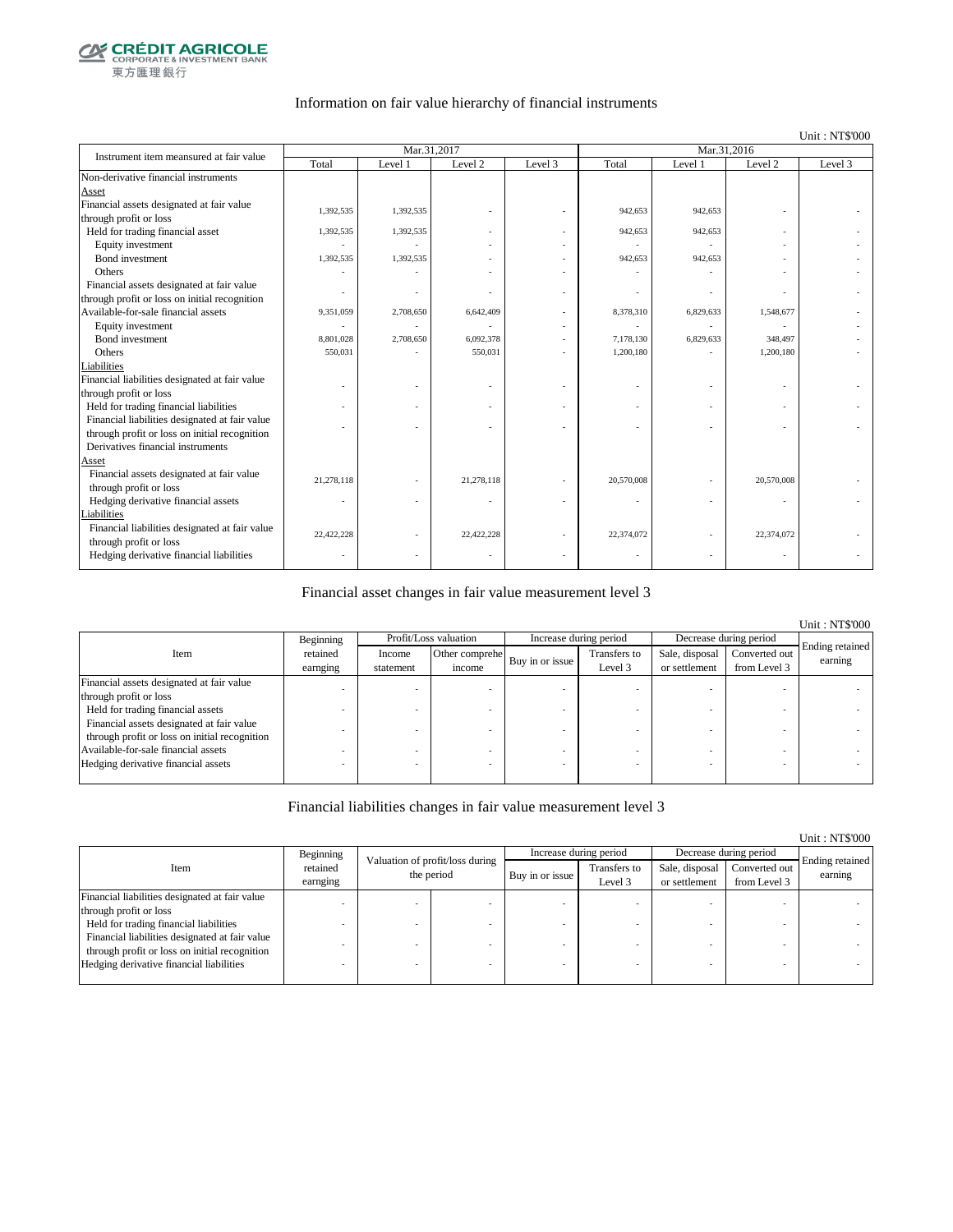

#### ASSETS QUALITY

Unit : NT\$'000, %

| Year \ Month               |                                  |                   |                          | Mar.31,2017                                     |                     |                                                                  | Mar.31,2016              |                          |                                                 |                          |                                                      |  |
|----------------------------|----------------------------------|-------------------|--------------------------|-------------------------------------------------|---------------------|------------------------------------------------------------------|--------------------------|--------------------------|-------------------------------------------------|--------------------------|------------------------------------------------------|--|
| <b>ITEM</b>                |                                  | Overdue<br>Amount | Loan<br>Amount           | $%$ of<br>Overdue<br>loans<br>to Total<br>loans |                     | $%$ of<br>Loan loss reserve Loan loss reserve<br>to Overdue Loan | Overdue<br>Amount        | Loan<br>Amount           | $%$ of<br>Overdue<br>loans<br>to Total<br>loans | Loan loss<br>reserve     | $%$ of<br>Loan loss<br>reserve<br>to Overdue<br>Loan |  |
| Corporate Finance          | Security                         | $\sim$            | 2,700,860                |                                                 | 233,781             |                                                                  | $\blacksquare$           | 216,699                  |                                                 | 220,005                  |                                                      |  |
|                            | Unsecurity                       |                   | 31,739,581               |                                                 |                     |                                                                  |                          | 37,336,034               |                                                 |                          |                                                      |  |
|                            | Housing Loan                     |                   |                          | $\sim$                                          |                     | <b>NA</b>                                                        |                          |                          | $\blacksquare$                                  |                          |                                                      |  |
|                            | Cash card                        |                   |                          | $\sim$                                          |                     |                                                                  |                          |                          |                                                 |                          | <b>NA</b>                                            |  |
| <b>Consumer Finace</b>     | Small credit Loan                |                   |                          | $\overline{\phantom{a}}$                        |                     |                                                                  | -                        | $\overline{\phantom{0}}$ |                                                 |                          |                                                      |  |
|                            | Security<br>Others<br>Unsecurity | $\blacksquare$    | $\overline{\phantom{0}}$ |                                                 |                     |                                                                  | $\blacksquare$           | $\overline{\phantom{0}}$ |                                                 | $\overline{\phantom{0}}$ |                                                      |  |
|                            | Total                            | $\blacksquare$    | 34,440,441               | $\sim$                                          | 233,781             |                                                                  |                          | 37,552,733               |                                                 | 220,005                  |                                                      |  |
|                            |                                  | Overdue<br>Amount | A/R<br>Amount            | $%$ of<br>Overdue A/R<br>to Total A/R           | Provision<br>Amount | $%$ of<br>Provision to<br>Overdue Loan                           | Overdue<br>Amount        | A/R<br>Amount            | $%$ of<br>Overdue A/R<br>to Total A/R           | Provision<br>Amount      | $%$ of<br>Provision to<br>Overdue<br>Loan            |  |
| Credit card                |                                  |                   |                          | $\sim$                                          |                     |                                                                  |                          |                          |                                                 |                          |                                                      |  |
| Factoring-without recourse |                                  |                   | 23,161,398               | $\sim$                                          | 231,614             | <b>NA</b>                                                        |                          | 16,126,875               |                                                 |                          | <b>NA</b>                                            |  |
| Other non-performing loans |                                  | $\blacksquare$    | $\overline{\phantom{0}}$ | $\blacksquare$                                  |                     |                                                                  | $\overline{\phantom{0}}$ | $\overline{\phantom{0}}$ | $\overline{\phantom{0}}$                        |                          |                                                      |  |

| Year \ Month                                                               | Mar.31.2017 | Mar.31.2016 |
|----------------------------------------------------------------------------|-------------|-------------|
| Loan classified as non-Pass-Due with normal payment after debt negotiation |             |             |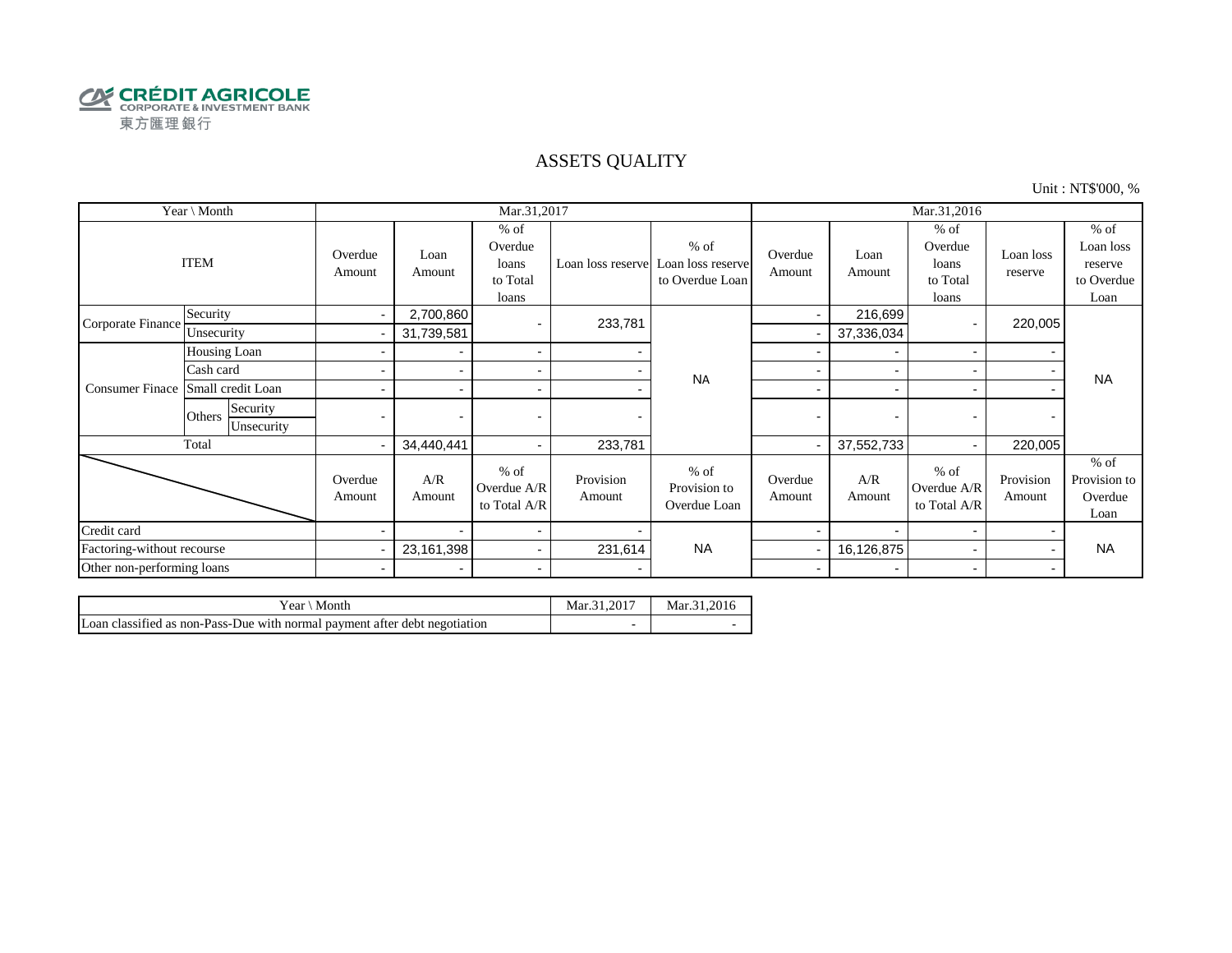

# Credit Exposure Concentration

Unit : NT\$'000, %

| Year \<br>Month |                         | Mar.31,2017                                |                      |                                              | Mar.31,2016                 |                                            |               |                                           |  |  |
|-----------------|-------------------------|--------------------------------------------|----------------------|----------------------------------------------|-----------------------------|--------------------------------------------|---------------|-------------------------------------------|--|--|
| Ranking         | Group Name              | <b>INDUSTRIAL</b><br><b>CLASSIFICATION</b> | <b>Credit Amount</b> | % of Credit<br>amount to<br>net worth $(\%)$ | Group Name                  | <b>INDUSTRIAL</b><br><b>CLASSIFICATION</b> | Credit Amount | % of Credit<br>amount to<br>net worth (%) |  |  |
|                 | <b>Ouxxxx</b>           | Manufacturing                              | 6,383,187            |                                              | 200% FOXXXXX PlXXXXXX       | Manufacturing                              | 10,730,942    | 444%                                      |  |  |
| 2               | <b>FOXXXXX PIXXXXXX</b> | Manufacturing                              | 5,530,785            |                                              | 174% Quxxxx                 | Manufacturing                              | 9,342,944     | 386%                                      |  |  |
| 3               | <b>CxCx</b>             | Construction                               | 4,539,817            |                                              | 142% CxCx                   | Construction                               | 6,195,217     | 256%                                      |  |  |
| 4               | <b>CSXX COXXXXXXXXX</b> | Manufacturing                              | 3,665,281            |                                              | 115% CSXX COXXXXXXX         | Manufacturing                              | 3,512,256     | 145%                                      |  |  |
| 5               | <b>Kixxx</b>            | Manufacturing                              | 3,252,825            |                                              | 102% EVXXXXXX               | Transportation                             | 1,859,160     | 77%                                       |  |  |
| 6               | <b>Fxx Eaxxxxx</b>      | Manufacturing                              | 2,787,494            |                                              | 87% Fxx Eaxxxxx             | Manufacturing                              | 1,783,451     | 74%                                       |  |  |
| 7               | Mixxxx Texxxxxxxx       | Manufacturing                              | 2,500,000            |                                              | 78% Taxxxx Cexxxx           | Manufacturing                              | 1,580,434     | 65%                                       |  |  |
| 8               | EVXXXXXXX               | Transportation                             | 2,193,077            |                                              | 69% Unxxxx Mixxxxxxxxxxxxxx | Manufacturing                              | 1,290,150     | 53%                                       |  |  |
| 9               | Pox Chxx                | <b>Financial Holding</b>                   | 1,000,832            |                                              | 31% Chxxx Stxxx             | Manufacturing                              | 972,156       | 40%                                       |  |  |
| 10              | Unxxxx Mixxxxxxxxxxxxxx | Manufacturing                              | 909,848              |                                              | 29% Pox Chxx                | <b>Financial Holding</b>                   | 798,280       | 33%                                       |  |  |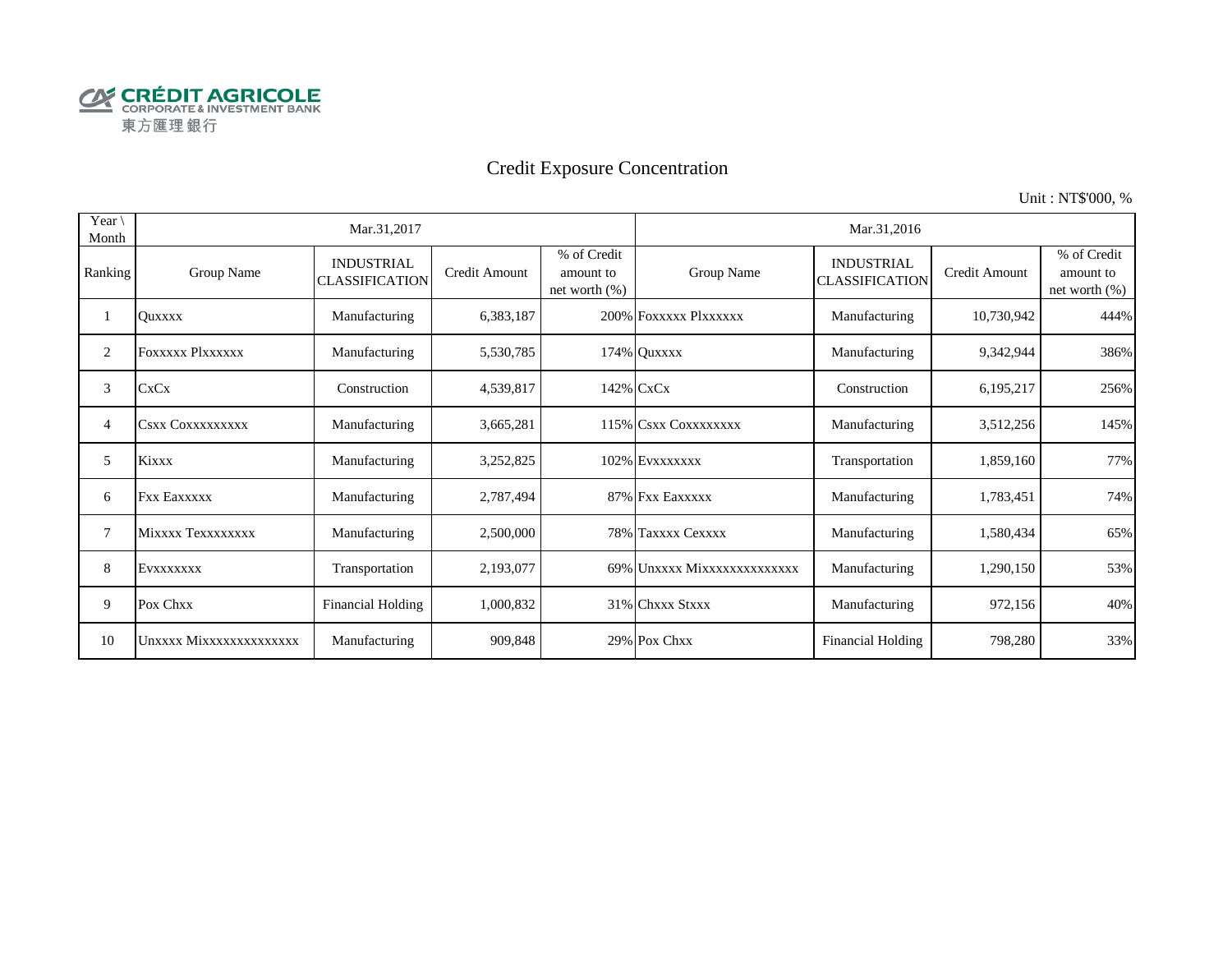

## Interest-Rate Sensitivity - TWD Currency Mar.31,2017

Unit : NT\$'000, %

| <b>ITEM</b>                                                  | $0$ to $90$ days                                           | 91 to 180 days | 181 days to 1 year | over 1 year | <b>TOTAL</b> |  |  |  |  |  |
|--------------------------------------------------------------|------------------------------------------------------------|----------------|--------------------|-------------|--------------|--|--|--|--|--|
| Sensitive assets                                             | 18,273,307                                                 | 5,443,312      | 1,081,143          | 9,514,508   | 34, 312, 270 |  |  |  |  |  |
| Sensitive liabilities                                        | 1,393,839                                                  | 8,000,000      | 850,000            | 128,123     | 10,371,962   |  |  |  |  |  |
| Sensitive Gap                                                | 16,879,468                                                 | (2,556,688)    | 231,143            | 9,386,385   | 23,940,308   |  |  |  |  |  |
| Equity                                                       |                                                            |                |                    |             | 3,062,076    |  |  |  |  |  |
| Ratio of interest-rate sensitive assets to liabi<br>330.82 % |                                                            |                |                    |             |              |  |  |  |  |  |
|                                                              | Ratio of interest-rate sensitive gap to equity<br>781.83 % |                |                    |             |              |  |  |  |  |  |

## Mar.31,2017 Interest-Rate Sensitivity - USD Currency

Unit : US\$'000, %

| <b>ITEM</b>                                                 | $0$ to 90 days                                                  | 91 to 180 days | 181 days to 1 year | over 1 year | <b>TOTAL</b> |  |  |  |  |  |
|-------------------------------------------------------------|-----------------------------------------------------------------|----------------|--------------------|-------------|--------------|--|--|--|--|--|
| Sensitive assets                                            | 724,281                                                         |                | 73,325             | 183,158     | 980,764      |  |  |  |  |  |
| Sensitive liabilities                                       | 2,257,945                                                       |                | 103,598            | 4,100       | 2,365,643    |  |  |  |  |  |
| Sensitive Gap                                               | (1,533,664)                                                     |                | (30,273)           | 179,058     | (1,384,879)  |  |  |  |  |  |
| Equity                                                      |                                                                 |                |                    |             | 4,090        |  |  |  |  |  |
| Ratio of interest-rate sensitive assets to liabi<br>41.46 % |                                                                 |                |                    |             |              |  |  |  |  |  |
|                                                             | Ratio of interest-rate sensitive gap to equity<br>$-33,860.12%$ |                |                    |             |              |  |  |  |  |  |

Note:

- 1. Interest-rate sensitive assets or liabilities represent interest bearing assets or interest paying liabilities influenced by the fluctuation of interest rates.
- 2. Ratio of interest-rate sensitive assets to liabilities = Interest-rate sensitive assets ÷ Interest-rate sensitive liabilities (i.e. New Taiwan Dollar interest-rate sensitive assets and New Taiwan Dollar interest-rate sensitive liabilities with tenors of less than one year)
- 3. Interest-rate sensitive gap = Interest-rate sensitive assets  $-$  Interest-rate sensitive liabilities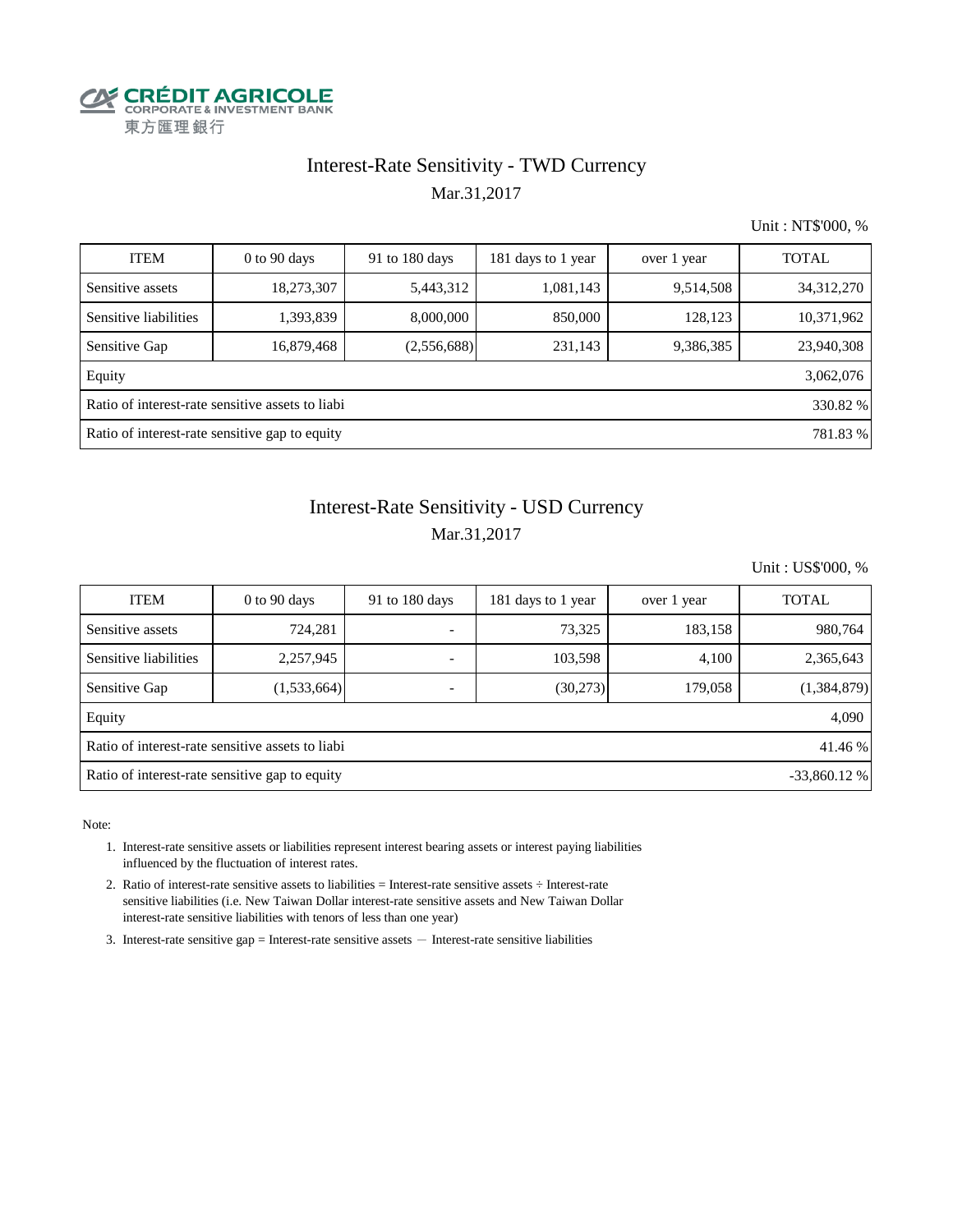

# Ratio of Profitability

Unit : %

| <b>ITEM</b>               |                   | Mar.31,2017 | Mar.31,2016 |  |
|---------------------------|-------------------|-------------|-------------|--|
| Ratio of return on assets | before income tax | 0.30 %      | 0.02 %      |  |
|                           | after incometax   | 0.24%       | $-0.02%$    |  |
|                           | before income tax | 12.88 %     | 0.81 %      |  |
| Ratio of return on equity | after incometax   | 10.30 %     | $-0.86%$    |  |
| Ratio of net income       |                   | 92.55 %     | $-8.28%$    |  |

Note:

- 1. Ratio of return on assets = Income before income tax  $\div$  Average assets
- 2. Ratio of return on equity = Income before income tax  $\div$  Average equity
- 3. Ratio of net income = Income before income tax  $\div$  Total revenue
- 4. Income before income tax is the year-to-date accumulated income.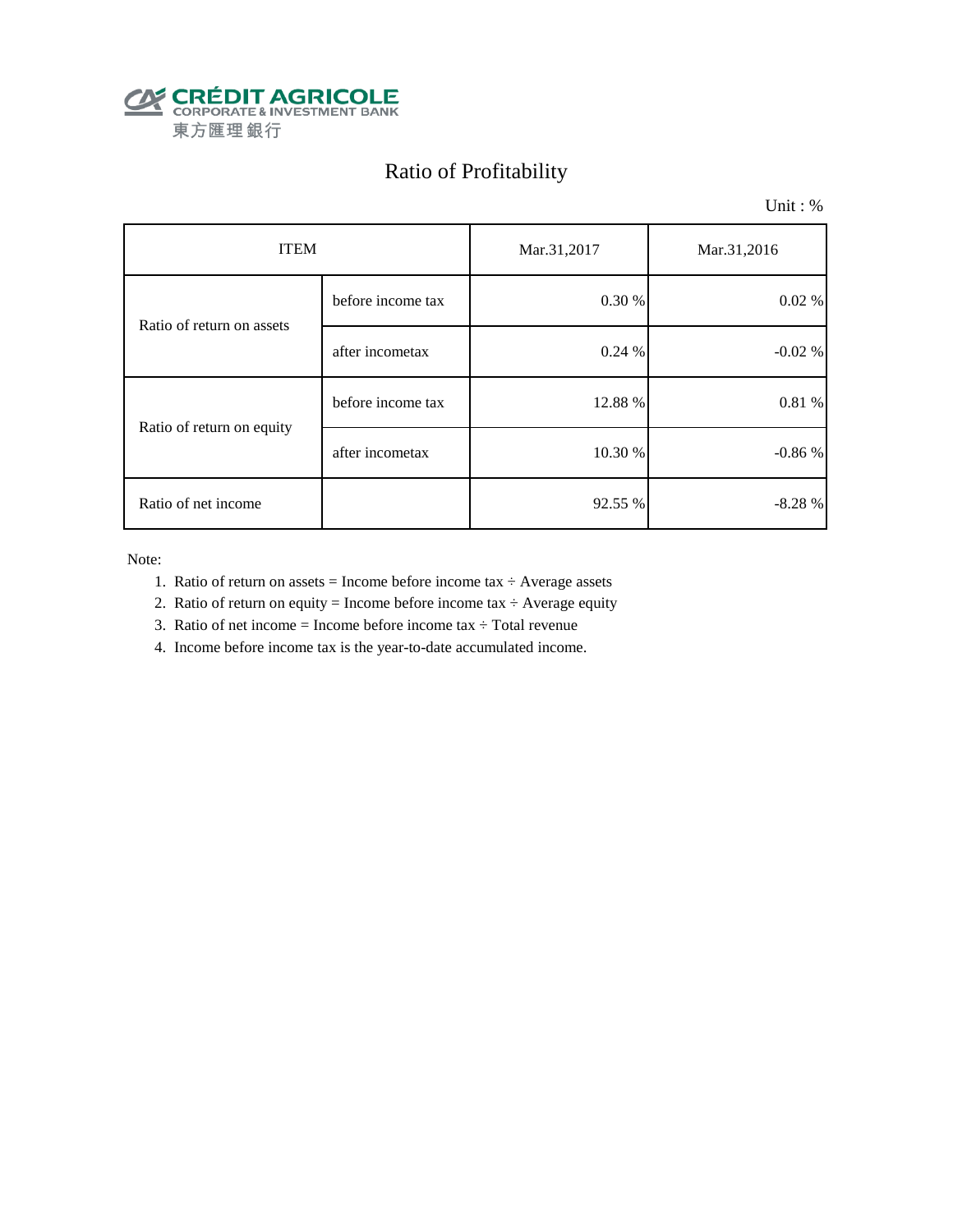

## Analysis of Assets and Liabilities by Maturity Date - TWD Currency Mar.31,2017

Unit : NT\$'000

| <b>ITEM</b> | <b>TOTAL</b> | Amount for the remaining period to the maturity date |                 |                |                       |             |  |  |
|-------------|--------------|------------------------------------------------------|-----------------|----------------|-----------------------|-------------|--|--|
|             |              | $0$ to 30 days                                       | $31$ to 90 days | 91 to 180 days | 181 days to<br>1 year | over 1 year |  |  |
| Assets      | 558,550,690  | 230,348,419                                          | 154,055,646     | 95,964,566     | 53,794,767            | 24,387,292  |  |  |
| Liabilities | 559,014,932  | 205,518,439                                          | 176, 231, 585   | 96,866,412     | 61,988,681            | 18,409,815  |  |  |
| Gap         | $-464,242$   | 24,829,980                                           | $-22,175,939$   | $-901,846$     | $-8,193,914$          | 5,977,477   |  |  |

Note:

 1. The table includes only New Taiwan Dollar amounts (i.e. excludes assets and liabilities denominated in foreign currency).

## Analysis of Assets and Liabilities by Maturity Date - USD Currency Mar.31,2017

Unit : US\$'000

| <b>ITEM</b> | <b>TOTAL</b> | Amount for the remaining period to the maturity date |                 |                |                       |             |  |  |
|-------------|--------------|------------------------------------------------------|-----------------|----------------|-----------------------|-------------|--|--|
|             |              | $0$ to 30 days                                       | $31$ to 90 days | 91 to 180 days | 181 days to<br>1 year | over 1 year |  |  |
| Assets      | 22,048,005   | 8,464,774                                            | 6,774,372       | 3,156,424      | 2,394,462             | 1,257,973   |  |  |
| Liabilities | 22,618,922   | 9,658,753                                            | 6,229,393       | 3,304,924      | 2,224,699             | 1,201,153   |  |  |
| Gap         | $-570,917$   | $-1,193,979$                                         | 544,979         | $-148,500$     | 169,763               | 56,820      |  |  |

Note:

1. The table includes only U.S. Dollar amounts.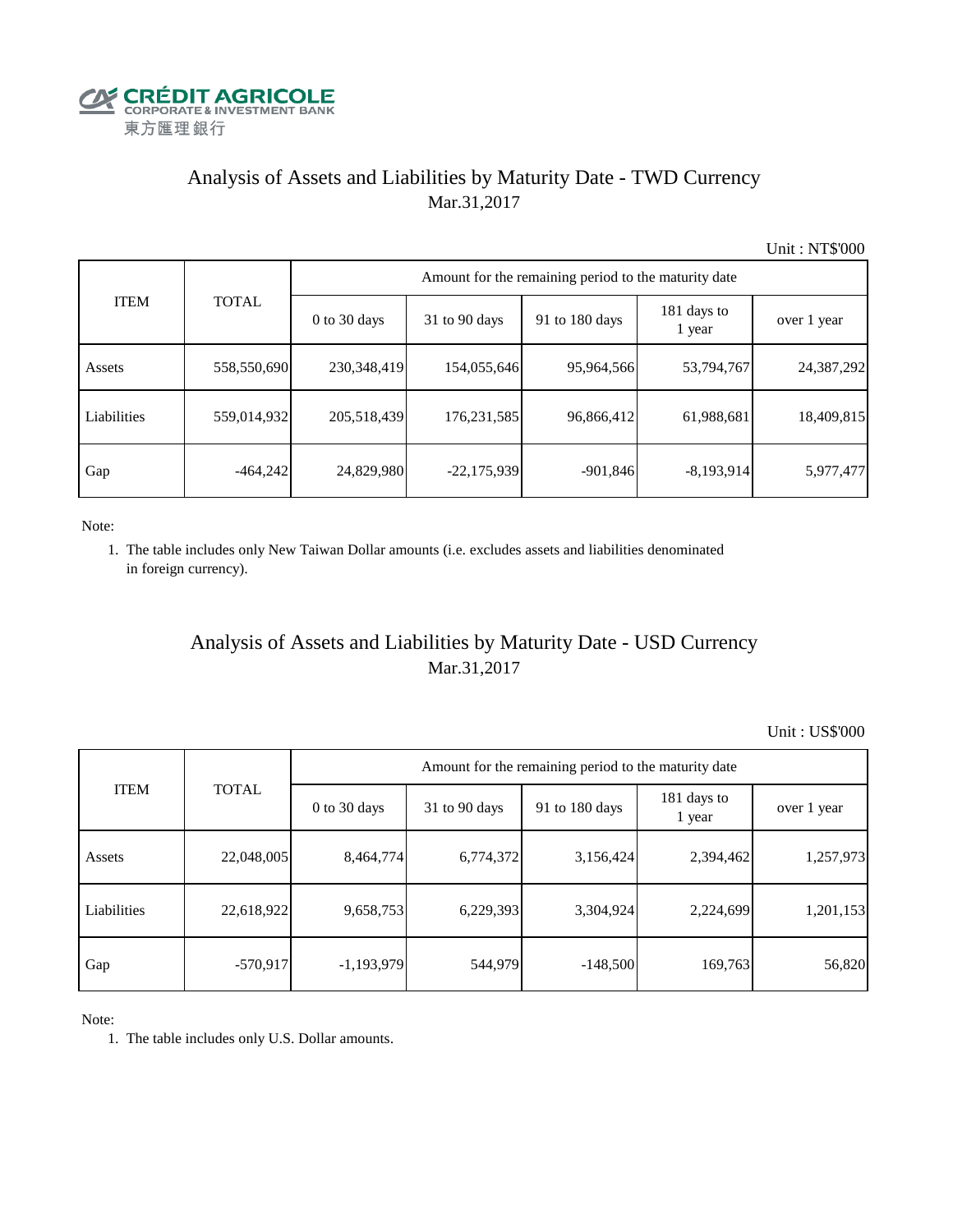

### Sale of Distressed Debt Information Mar.31,2017

1. Transcation information of distressed debt sale Unit: NT\$'000

Transaction  $\frac{\text{D}}{\text{Date}}$  Counterparty Debt Component Book Value Selling Price Gain/loss from disposal Condition of Agreement Relationship with counterparty - - - - - - - -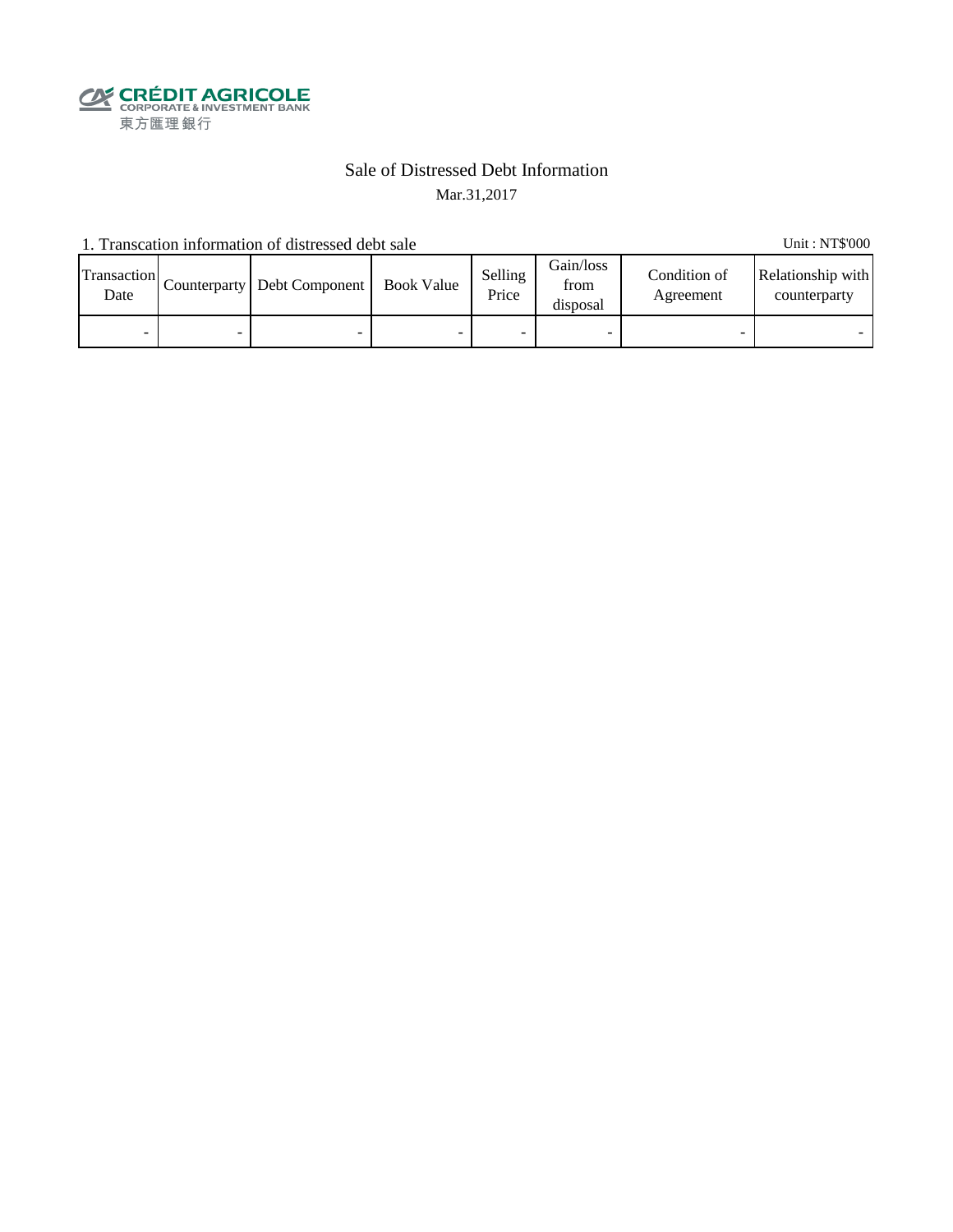

#### Information of reinvestment business Mar.31,2017

Unit : NT\$'000

| Investee<br>company | Main<br>Locatio<br>n<br>Item |           | Stockholdi   Investment          | Realized                           | Conditions of share consolidation between the<br>company and its affiliated companies |                                    |                                 |                          |                                        |         |
|---------------------|------------------------------|-----------|----------------------------------|------------------------------------|---------------------------------------------------------------------------------------|------------------------------------|---------------------------------|--------------------------|----------------------------------------|---------|
|                     |                              | Operating | ng ratio in<br>Closing<br>Period | Book<br>Value<br>Current<br>Period | Gain/Loss in                                                                          | Current number<br>of stock holding | Pro Forma<br>number of<br>stock | of stock                 | Total<br>Number Stockholdin<br>g ratio | Remarks |
| -                   |                              | -         | $\overline{\phantom{0}}$         | -                                  | $\overline{\phantom{a}}$                                                              | -                                  |                                 | $\overline{\phantom{0}}$ |                                        |         |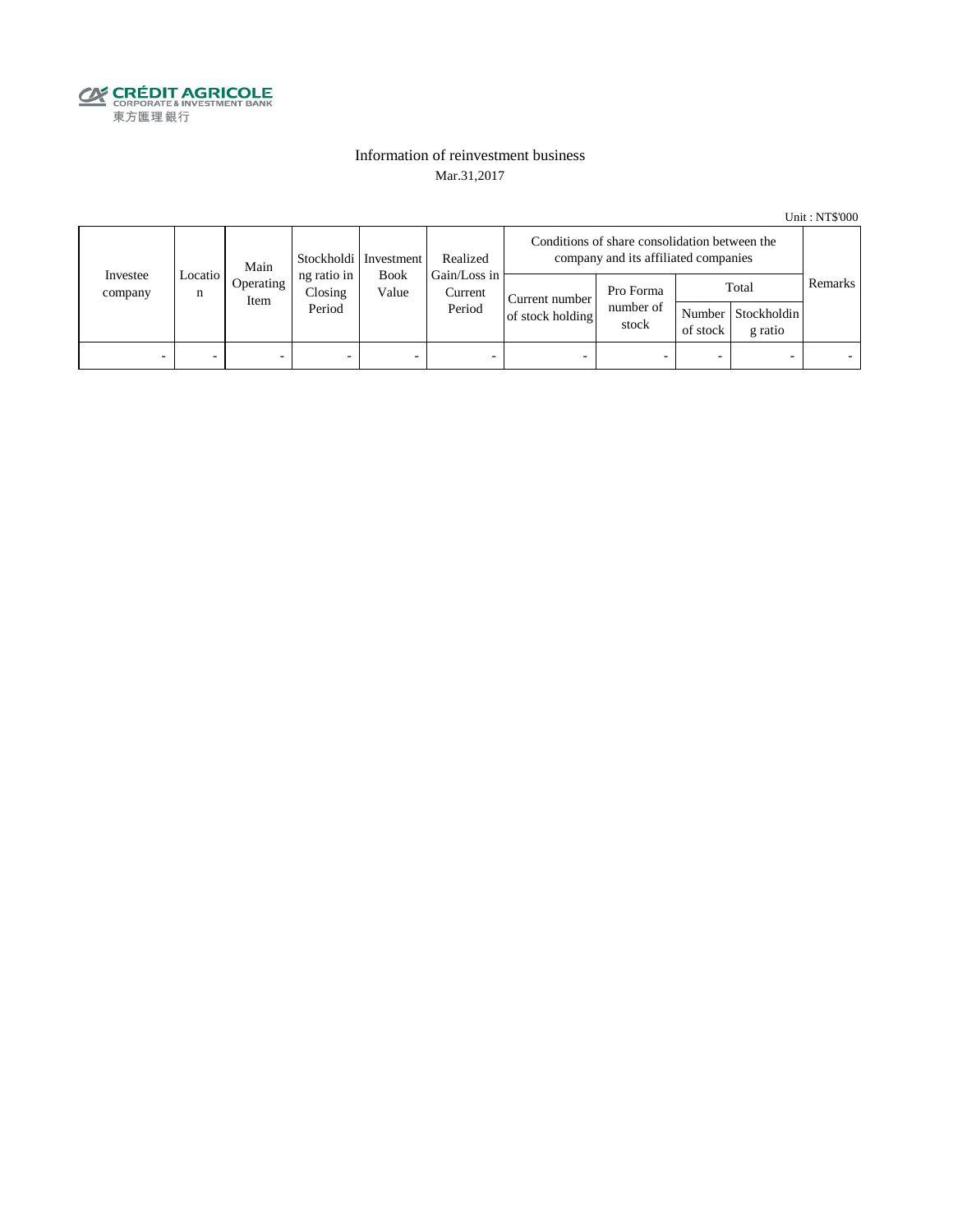

# Ratio of Deposits, Time Deposits and Foreign Currency Deposits to Total Deposits

Unit : NT\$'000, %

|                                | Mar.31,2017 | Mar.31,2016 |  |  |
|--------------------------------|-------------|-------------|--|--|
| Demand deposits                | 3,740,084   | 1,254,428   |  |  |
| % of Demand deposits           | 7.91 %      | 2.92 %      |  |  |
| Time deposits                  | 43,555,529  | 41,731,507  |  |  |
| % of Time deposits             | 92.09 %     | 97.08%      |  |  |
| Foreign currency deposits      | 36,926,508  | 42,758,722  |  |  |
| % of Foreign currency deposits | 78.08%      | 99.47 %     |  |  |

Note:

1. % of Demand deposits = demand deposits  $\div$  total deposits ;

% of Time deposits = time deposits  $\div$  total deposits ;

- % of Foreign currency deposits = foreign currency deposits  $\div$  total deposits
- 2. Demand deposits and Time deposits include Foreign currency deposits and Treasury deposits.
- 3. Postal office deposits are excluded.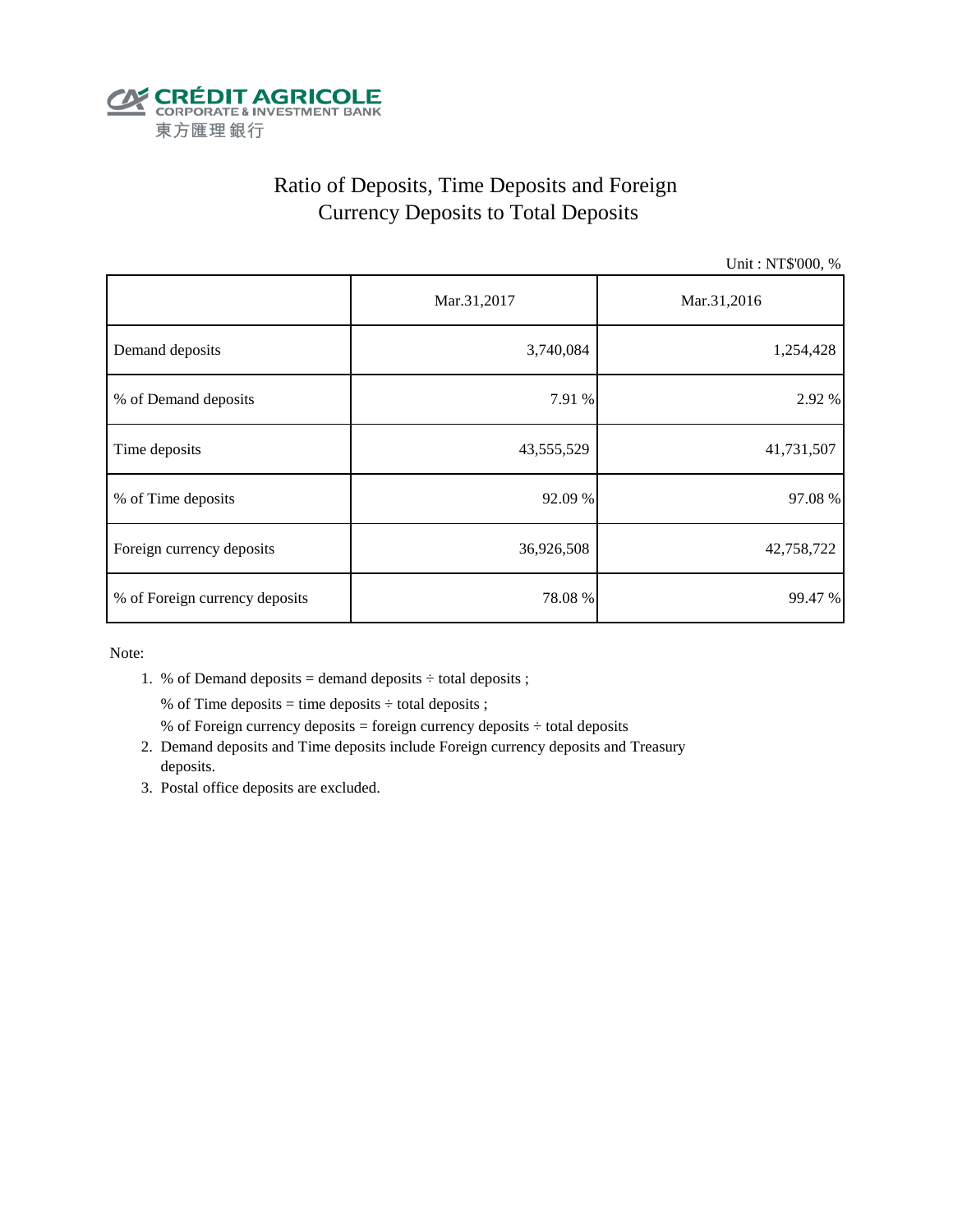

# Ratio of Small and Medium-Size Enterprise (SME) Loans

Unit : NT\$'000, %

|                     | Mar.31,2017 | Mar.31,2016 |  |  |
|---------------------|-------------|-------------|--|--|
| <b>SME</b> Loans    |             |             |  |  |
| % of SME Loans      | $0.00~\%$   | $0.00\ \%$  |  |  |
| Consumer Loans      | -           |             |  |  |
| % of Consumer Loans | 0.00 %      | 0.00 %      |  |  |

Note:

- 1. % of SME Loans = SME Loans ÷ Total Loans;
- % of Consumer Loans = Consumer Loans  $\div$  Total Loans promulgated by the Banking Bureau.  $\frac{3}{5}$

Employee Loans under Welfare Committee and other individual Consumer Loans.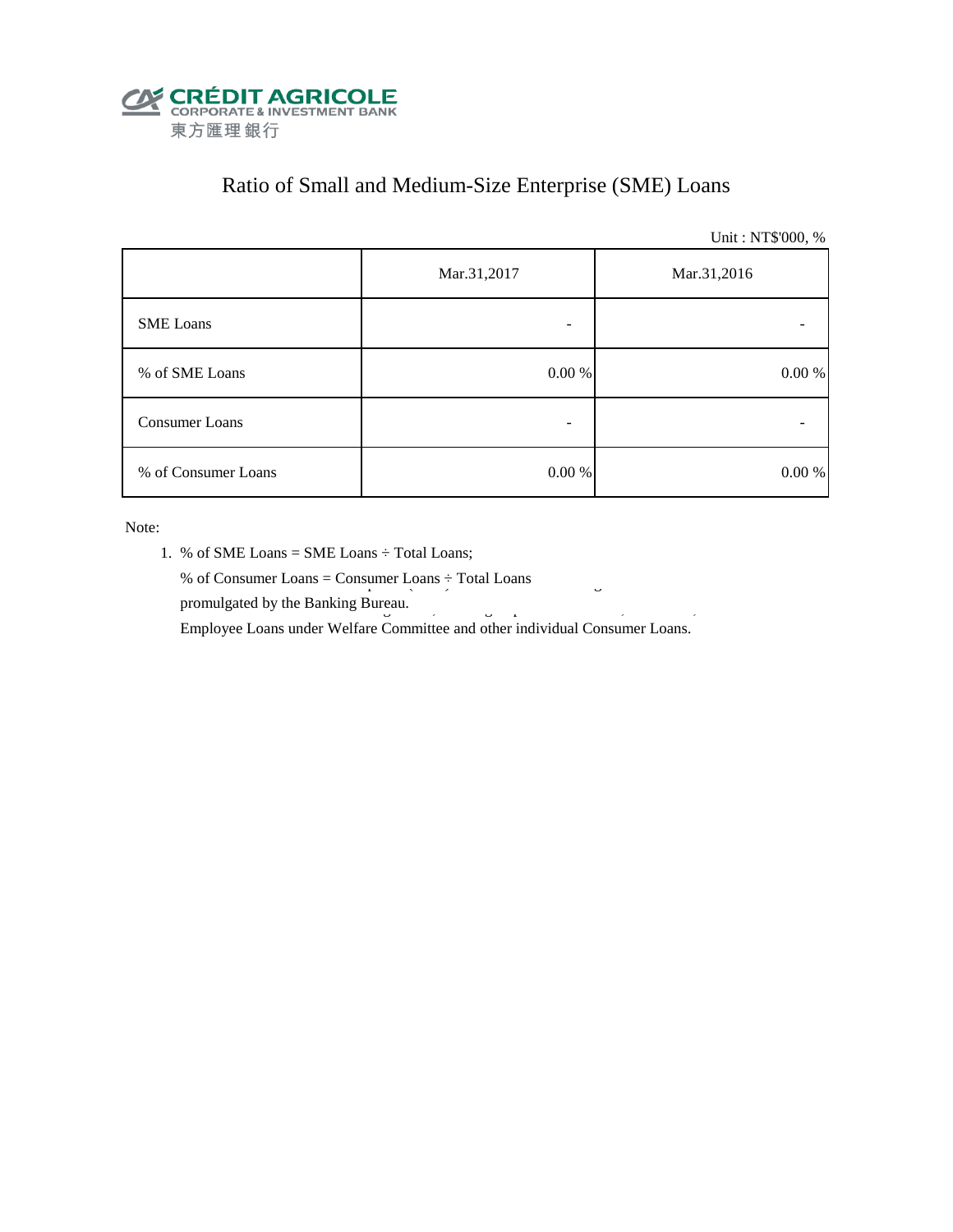

## Interest Bearing Assets and Interest Paying Liabilities

|                                                          |                    |                          |                    | Unit: NT\$'000, %        |  |
|----------------------------------------------------------|--------------------|--------------------------|--------------------|--------------------------|--|
|                                                          | Mar.31,2017        |                          | Mar.31,2016        |                          |  |
| <b>ITEM</b>                                              | Average<br>balance | Average<br>interest rate | Average<br>balance | Average<br>interest rate |  |
| Interest bearing assets                                  | 115,070,676        | 1.16 %                   | 88,240,725         | 1.11 %                   |  |
| Due from Central Bank, other branches<br>and other banks | 33,283,551         | 0.71%                    | 31,270,444         | 0.93%                    |  |
| Securities purchased                                     | 20,507,352         | 0.57%                    | 10,270,039         | 1.73 %                   |  |
| A/R Forfaiting - without recourse                        | 19,290,943         | 1.36 %                   | 16,535,167         | 0.88 %                   |  |
| Loans, discounted notes and bills                        | 41,988,830         | 1.80 %                   | 30,165,075         | 1.08 %                   |  |
| Interest paying liabilities                              | 112,153,687        | 1.15 %                   | 96,776,323         | 1.31 %                   |  |
| Due to banks and other branches                          | 60,610,785         | 1.05%                    | 54,435,958         | 1.61 %                   |  |
| Deposits (demand deposits, time<br>deposits and NCD)     | 51,542,902         | 1.26 %                   | 42,340,365         | 0.92%                    |  |

Note:

1. Average balance is based on daily average balance of interest bearing assets or interest liabilities.

 2. Interest bearing assets or interest paying liabilities are disclosed in accordance with the chart of accounts or their nature.